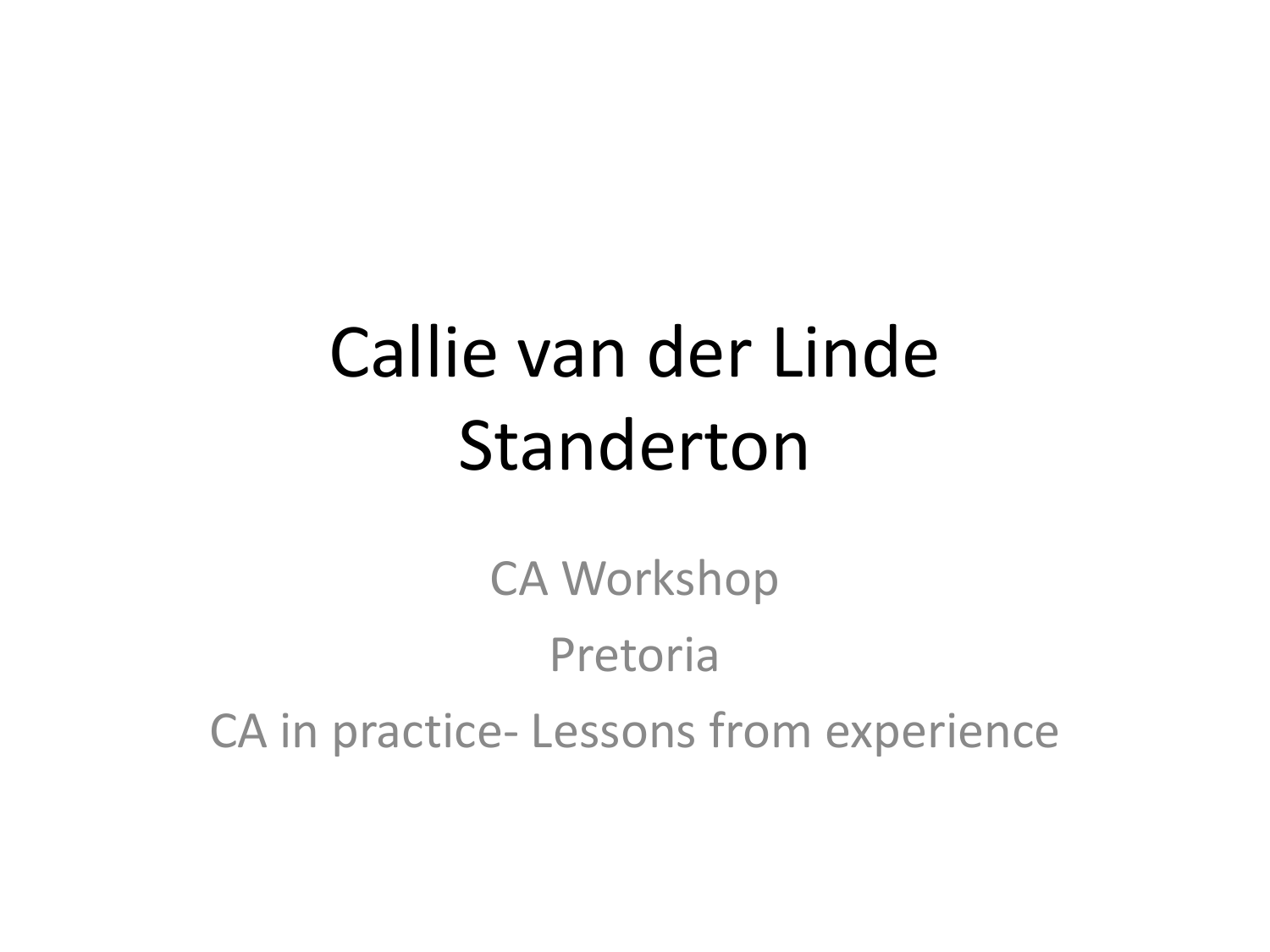## Where did it all start?

- Joseph Swanepoel Koedoeskop
- Toxic of farmchemicals 1997
- No-Till Setlars tutuka Heavy soils 2001
- Joe Schlapman Germany 2005
- No hard chemicals total government control of farm chemicals.
- Falker , Frankfurt– imports non GM`s, Botswana
- Eye opener of perceptions what are we doing?
- How green is my footprint?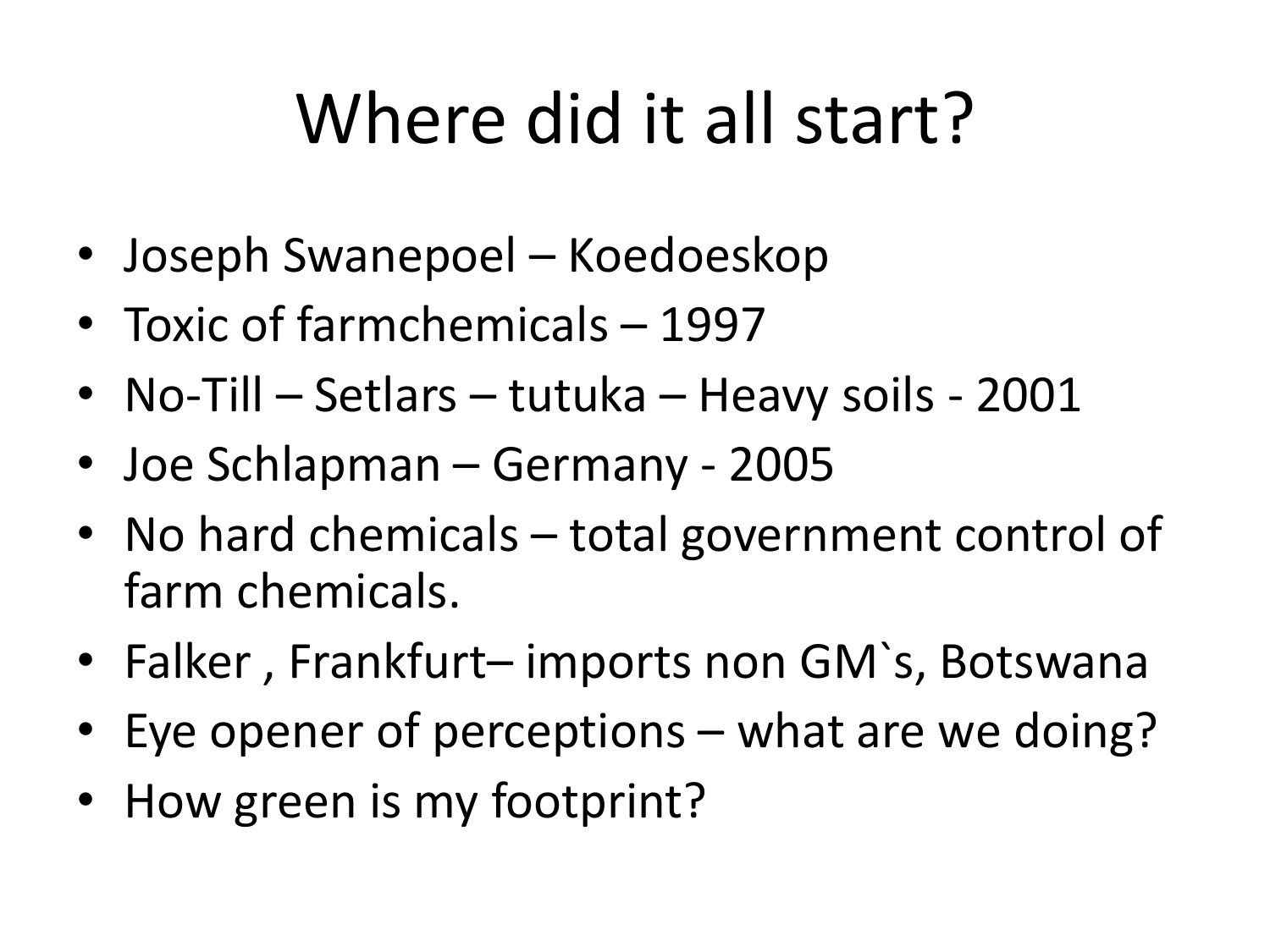## What is CA?

- To preserve in agriculture / humans
- No-Till practices with less erosion (dams)
- No-Till practices with less contaminated water
- Bio-farming practices with no insecticides
- Bio-farming practices with no fungicides
- Bio-farming practices with less fertilizers
- Farming practices with no Glyphosate?
- Farming practices with no GM crops?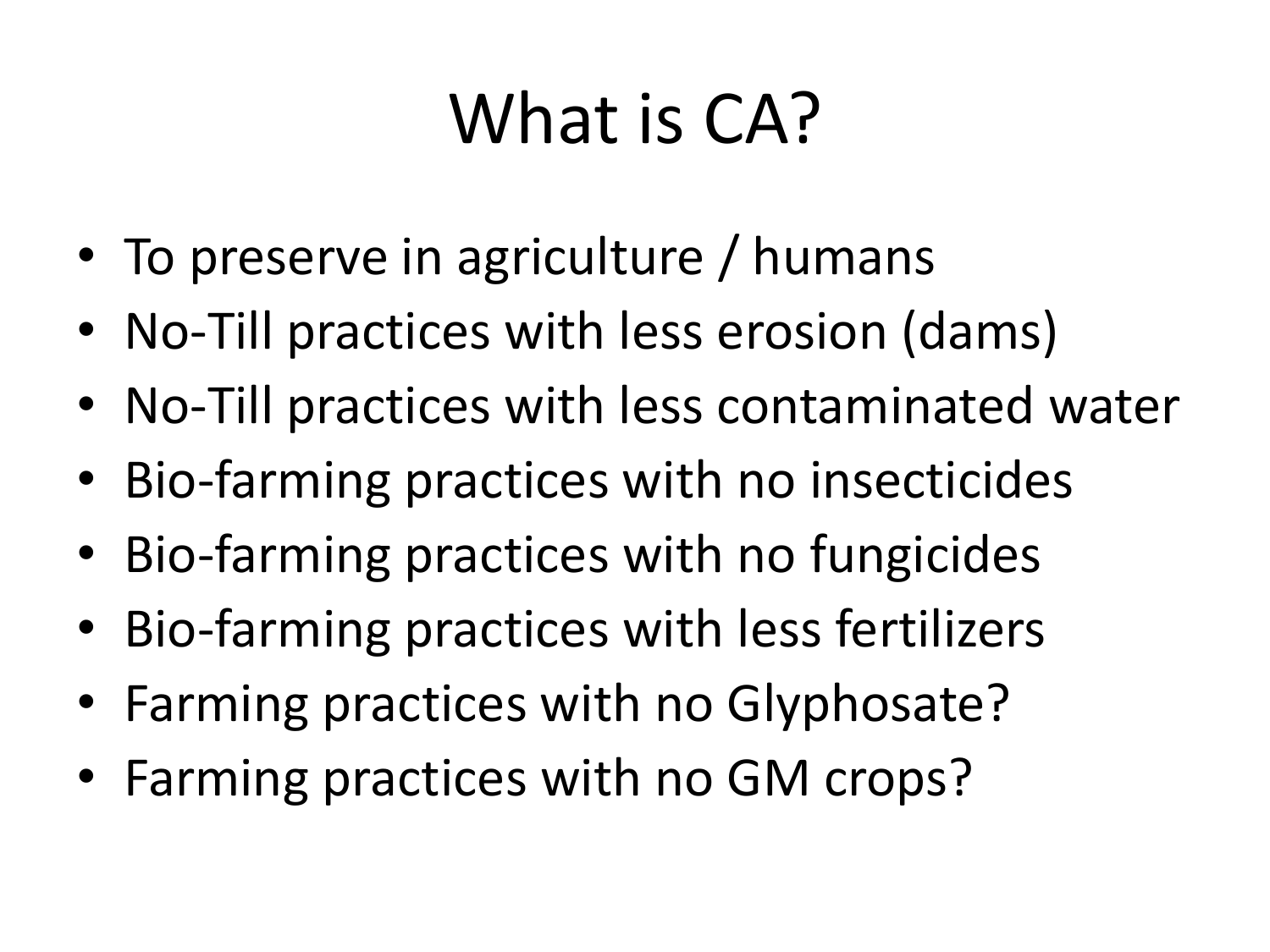# Where do you get your info?

- Farmers that walk the talk
- Google IT
- Farmers days No-Till club maize trust
- Conferences No-Till club of KZN
- Acres USA
- Successful farming magazine
- Local relevance international competitiveness of Maize producers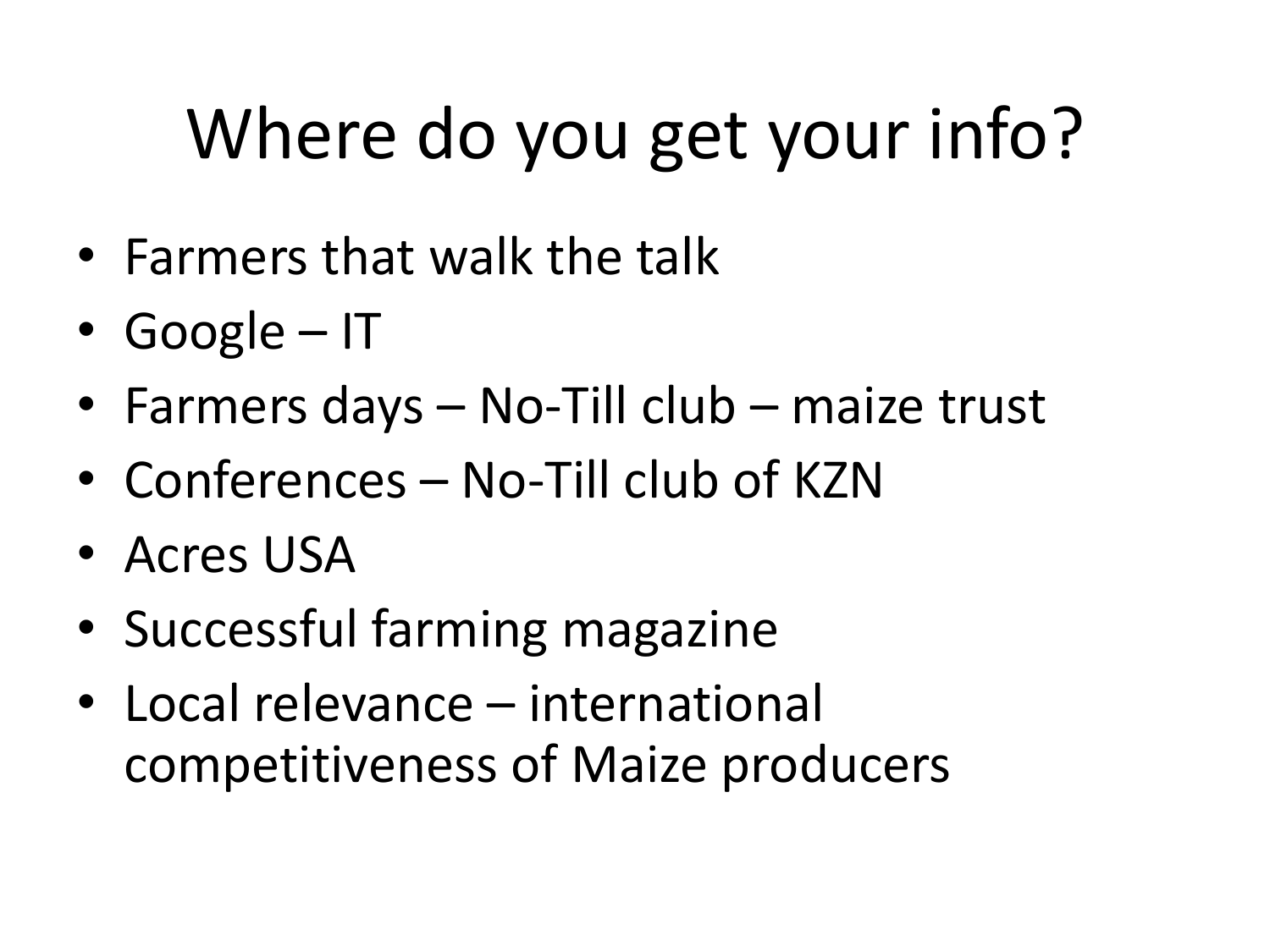### Lessons from experience

- Wrong advice from chemical agent
- Compaction
- Soil borne diseases
- Nematodes and cover crops
- Cover crops and rainfall
- Cover crops and green manure- green Carbon
- Brown carbon
- Lime and gypsum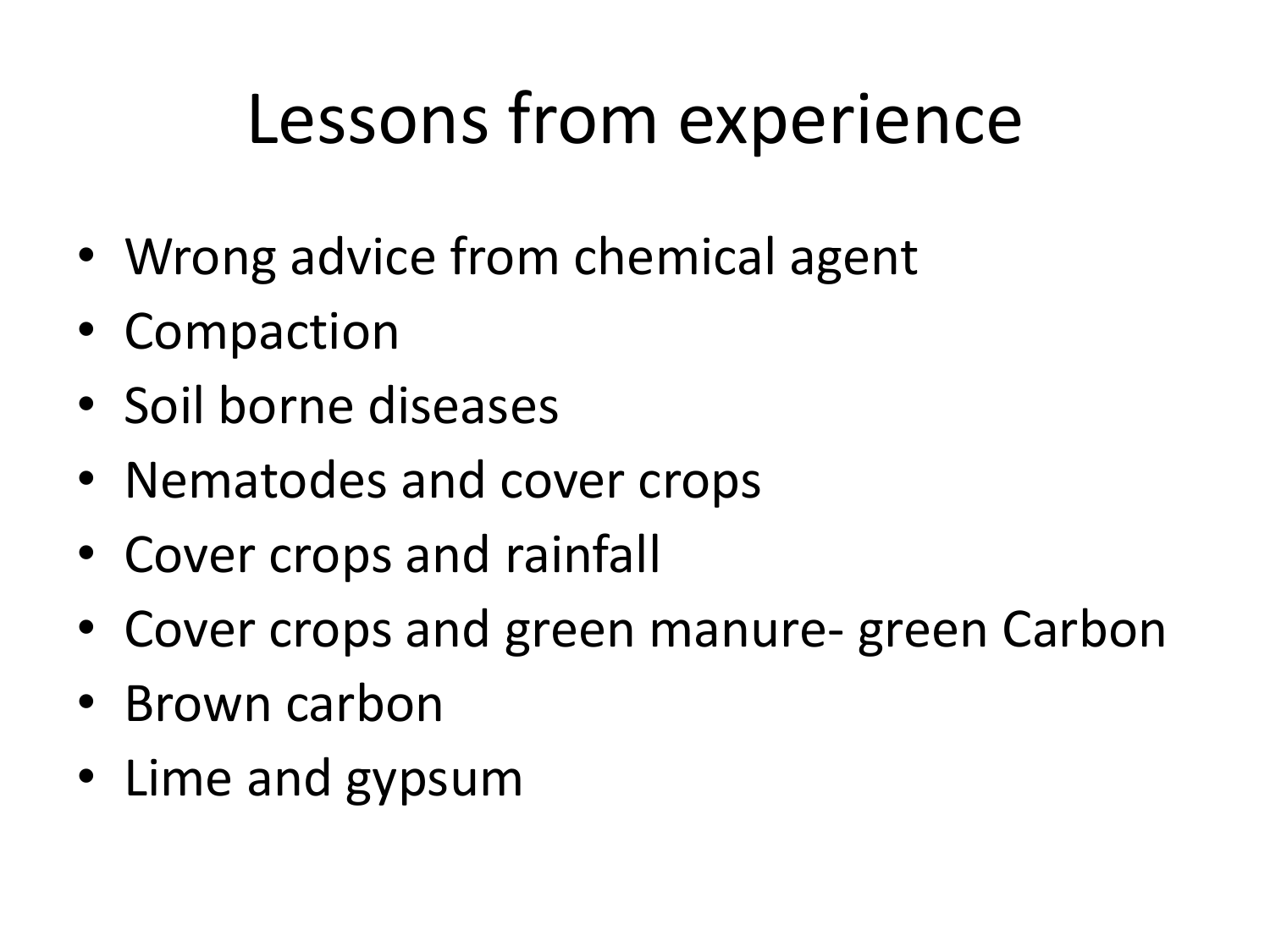## Soil borne diseases treatment

- Trichoderma Harzianum
- Basillis Laterosporis
- GlioTermo™
- Plough only with good reason lime
- Burn the last resort if you feel totally lost and like to stay that way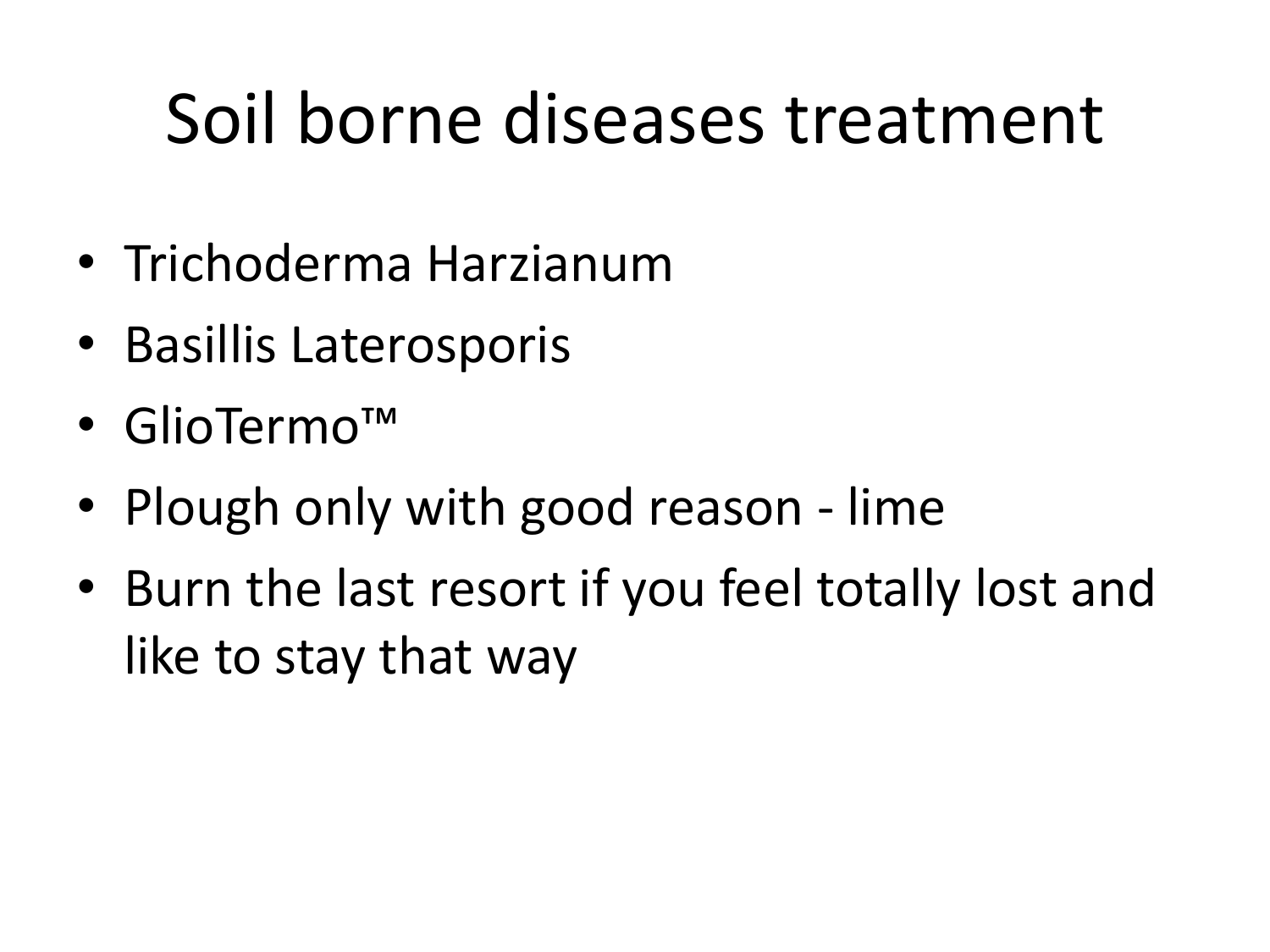# Eike Boerdery fertilizer

- 4 cubic meter per ha compost
- 340kg/ha 5:3:4 (21)Zn irrigation
- 250kg/ha ANO (21) irrigation
- Ca:Mg 7:1
- Ph  $6,4$
- $\cdot$  C 3 to 4
- Nitro-Express-P™
- Elevator™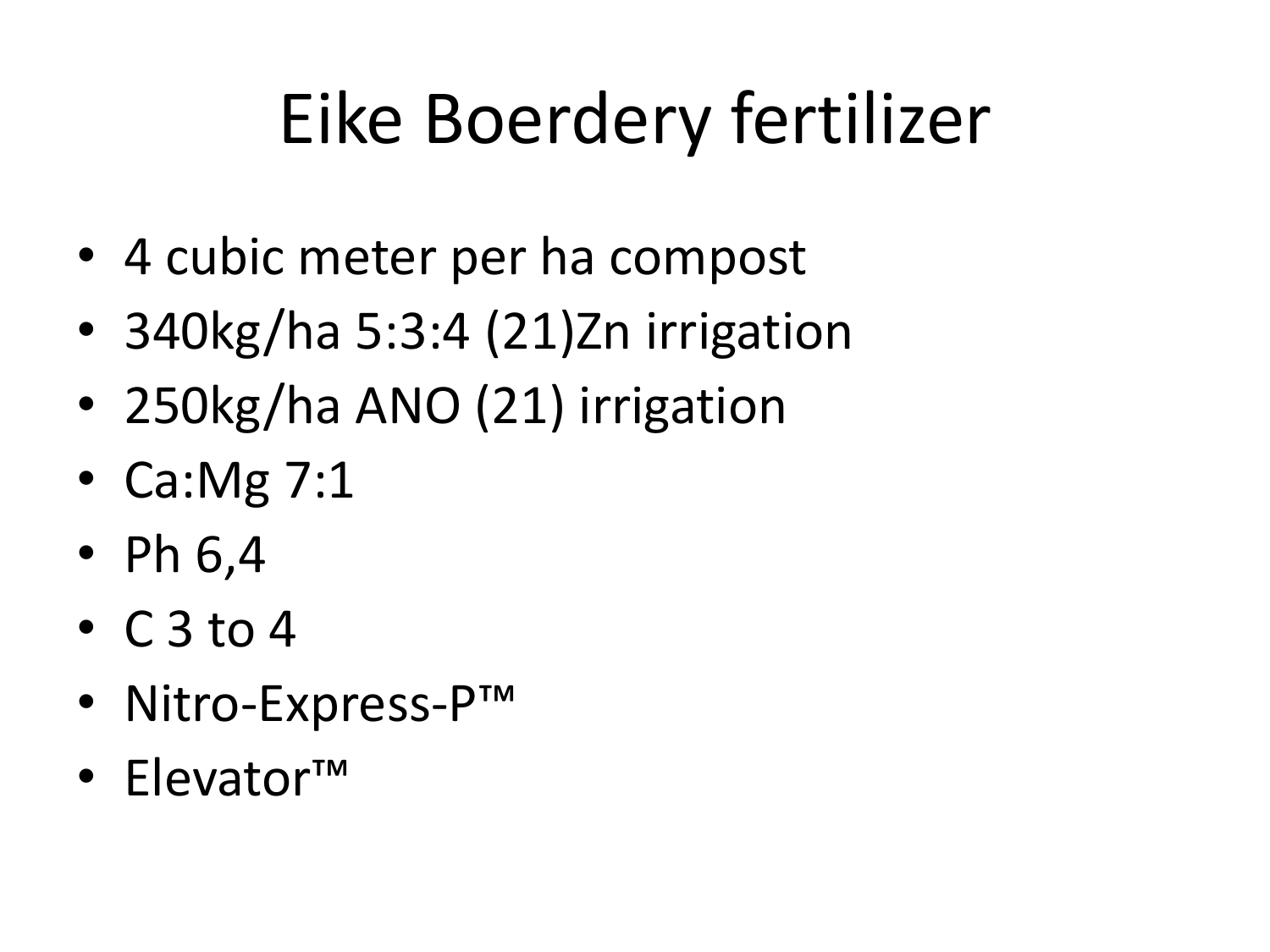# Bio-Spray program Soybeans

- SupremeSoya™ 300ml/ha
- GlioTermo™ 300 ml/ha
- WormSafe™ 200ml/ha
- NitroExpress P K 500ml/ha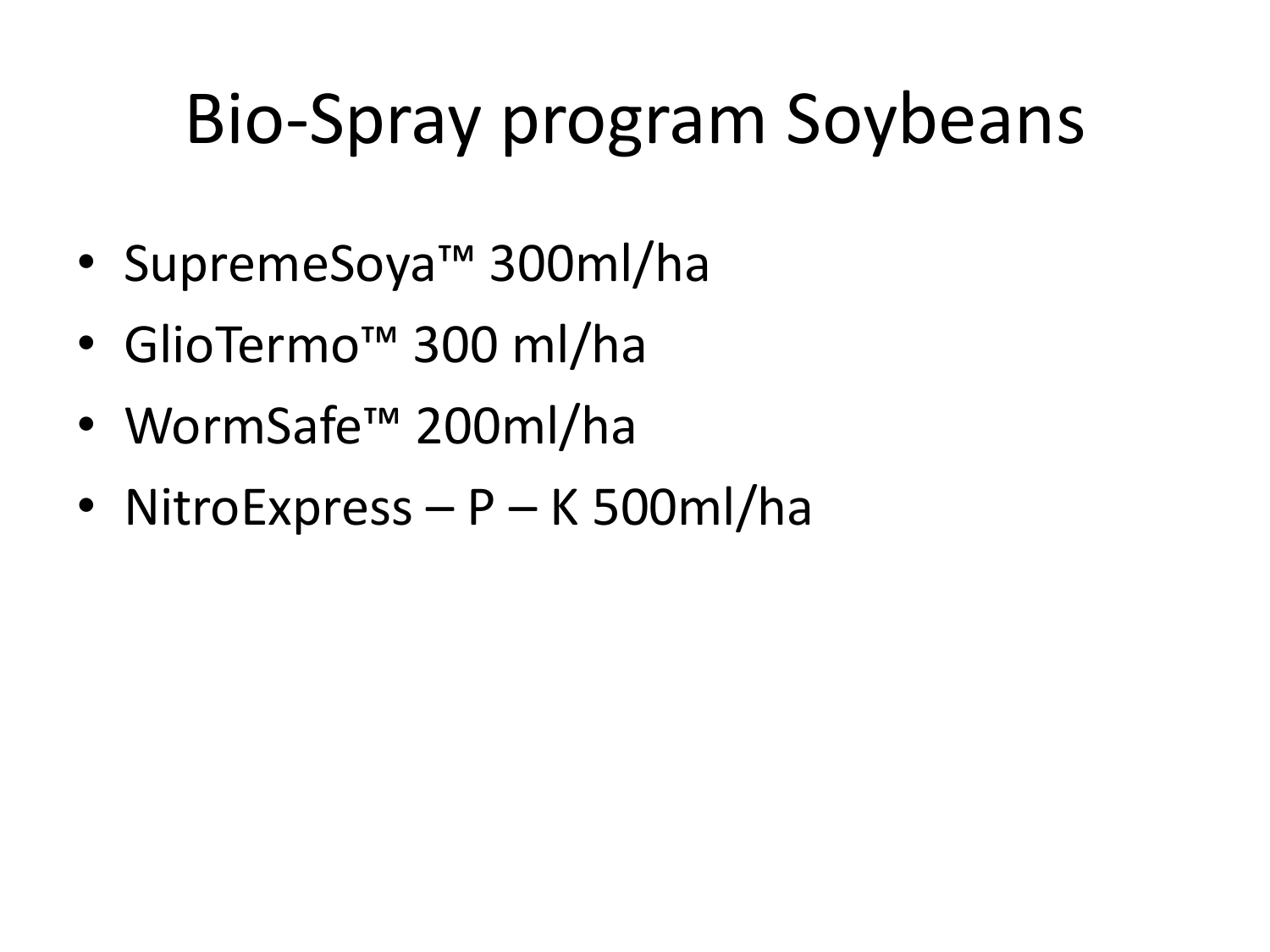## Bio Spray program Maize

- GlioTermo™ 300 ml/ha
- WormSafe™ 200 ml/ha
- NitroExpress™ P K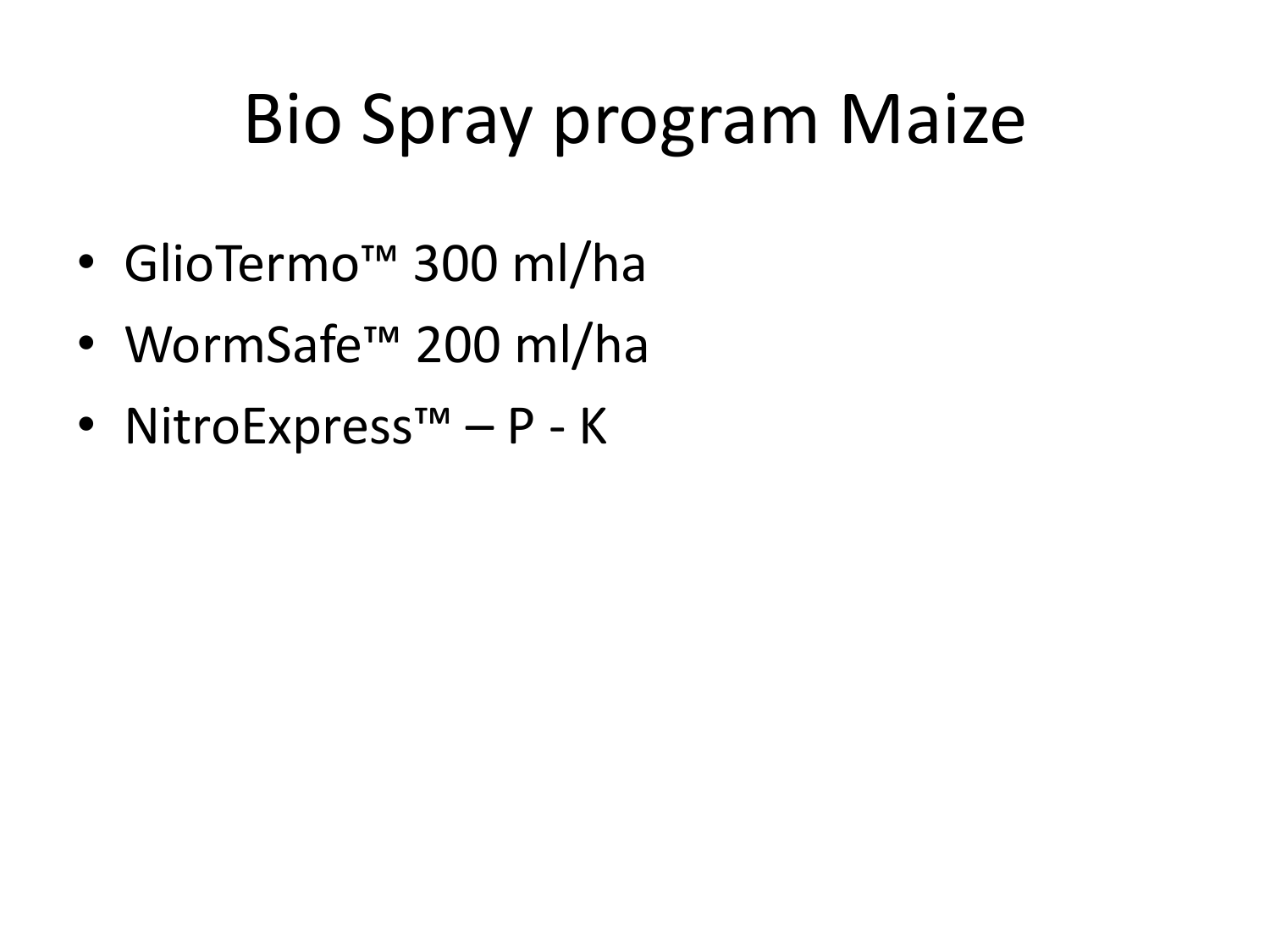### Crop rotation

- Maize
- Soybeans
- Oats
- Wheat
- Sorghum
- Sunflower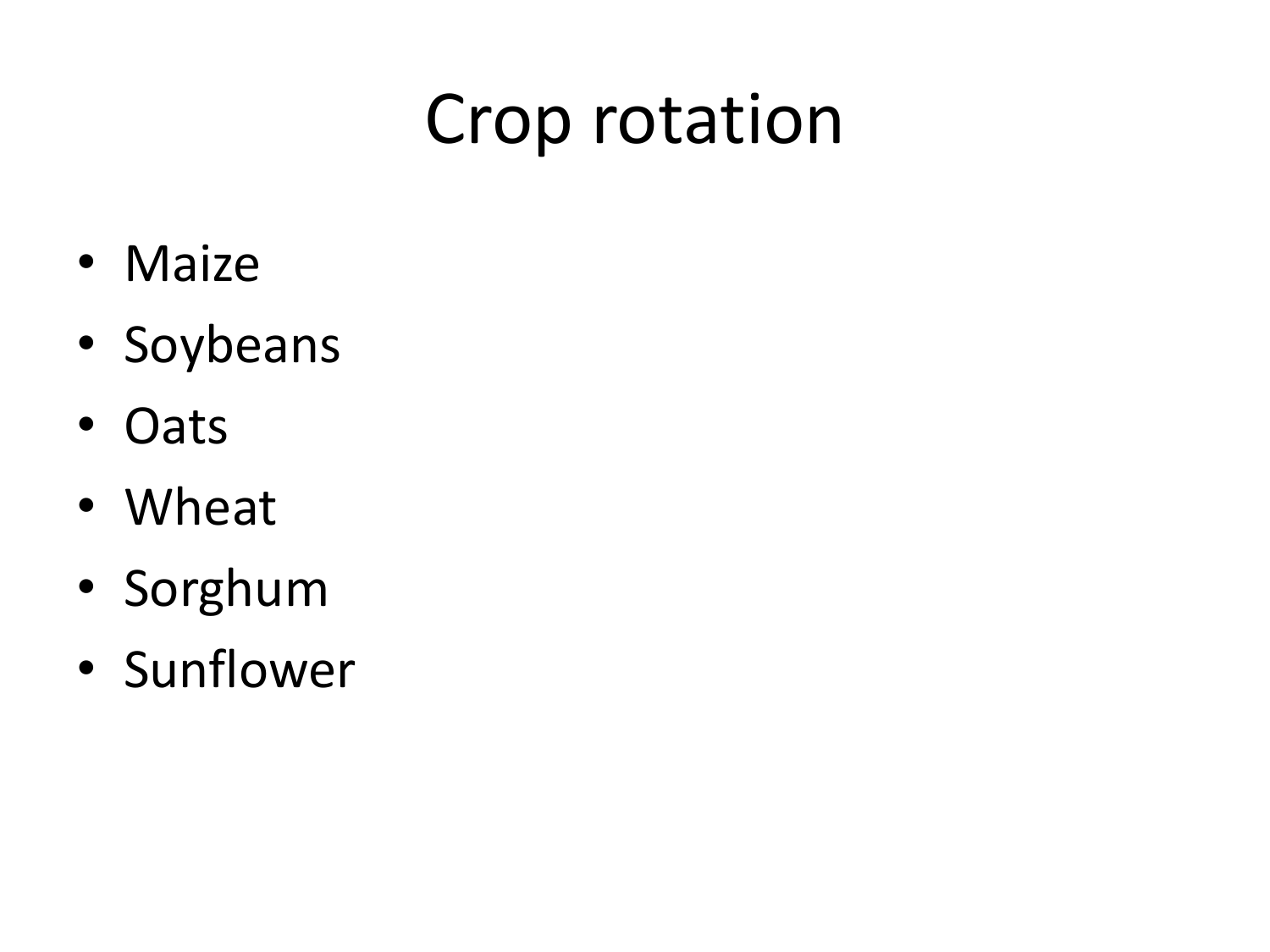# Proof is in the wildlife/ crops

- More earthworms
- More beneficial insects
- More bird life
- Clean water in dams
- Healthy crops
- Good yield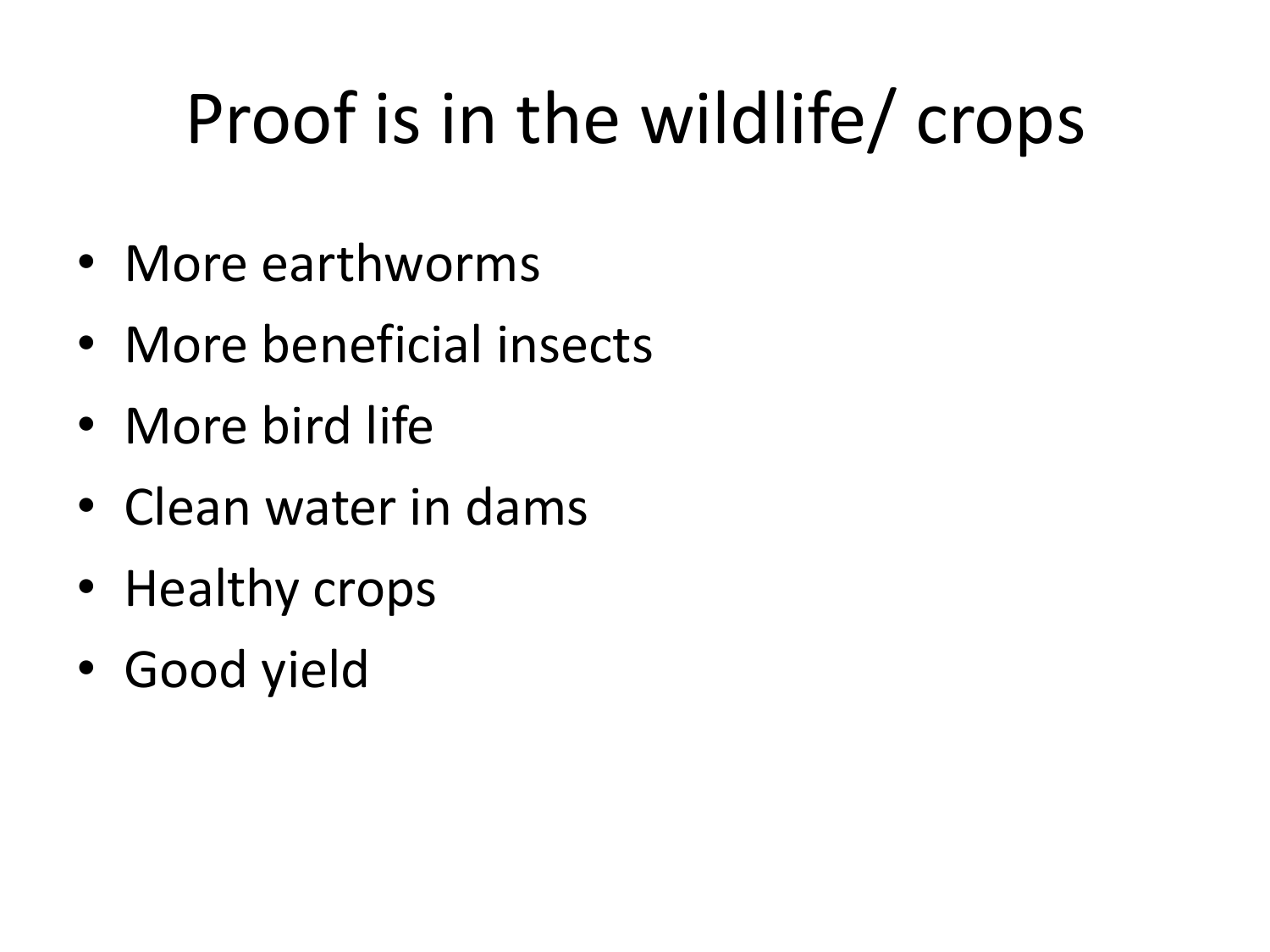#### Future research

- The effect of GM crops on humans
- The effect of Glyphosate on soils
- Micro-nutrient analyses of soil and leaf analyses
- Correct application of Micro-nutrients
- Cover crops does and do nots
- Nematodes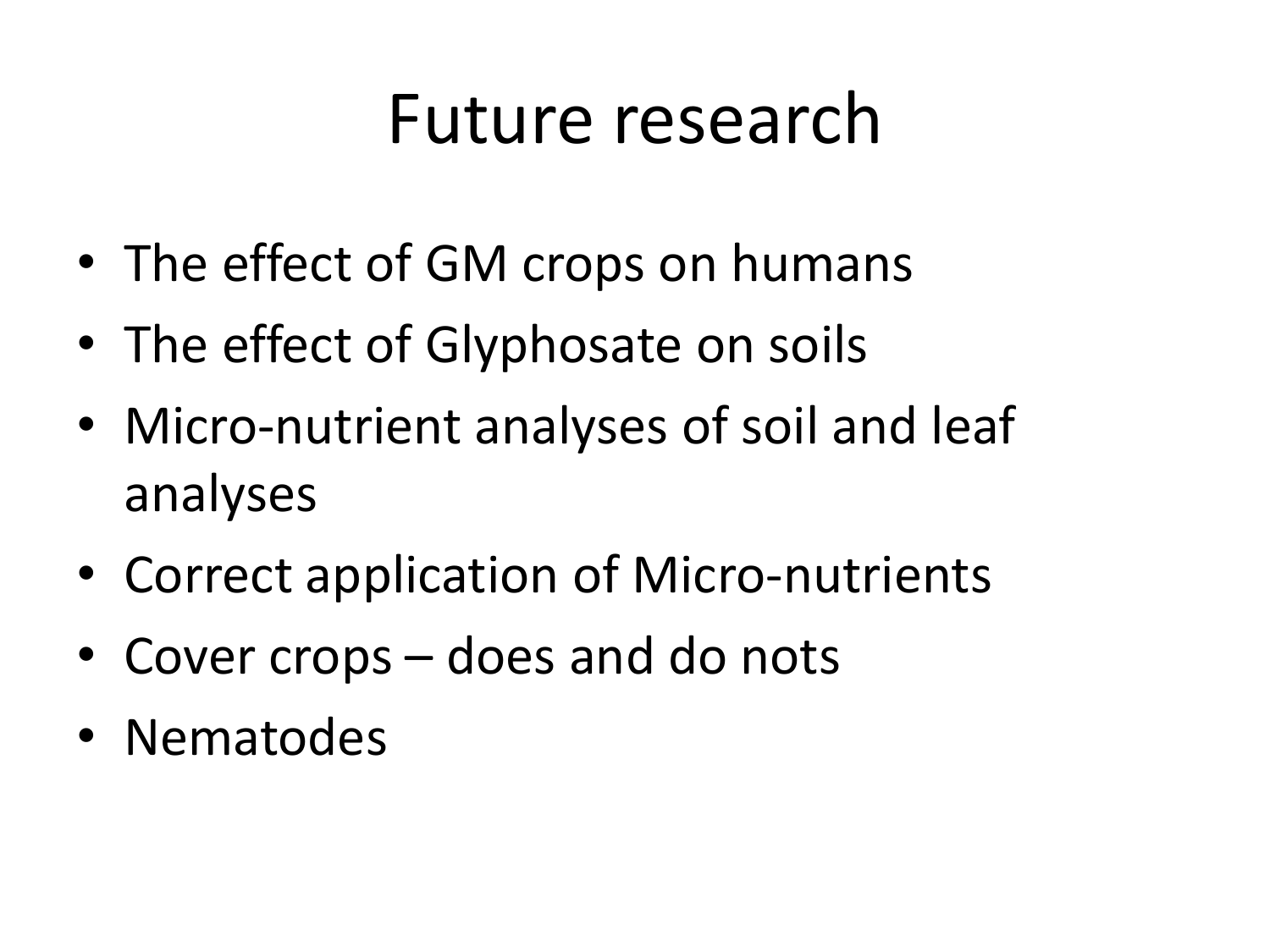#### CD van der Linde recommended sites

- [www.eikeboerdery.co.za](http://www.eikeboerdery.co.za/)
- [www.bio-engineering.co.za](http://www.bio-engineering.co.za/)
- [www.notillclub.co.za](http://www.notillclub.co.za/)
- [www.ubhibhiguestfarm.co.za](http://www.ubhibhiguestfarm.co.za/)
- 0826524694
- [callievd@mweb.co.za](mailto:callievd@mweb.co.za)